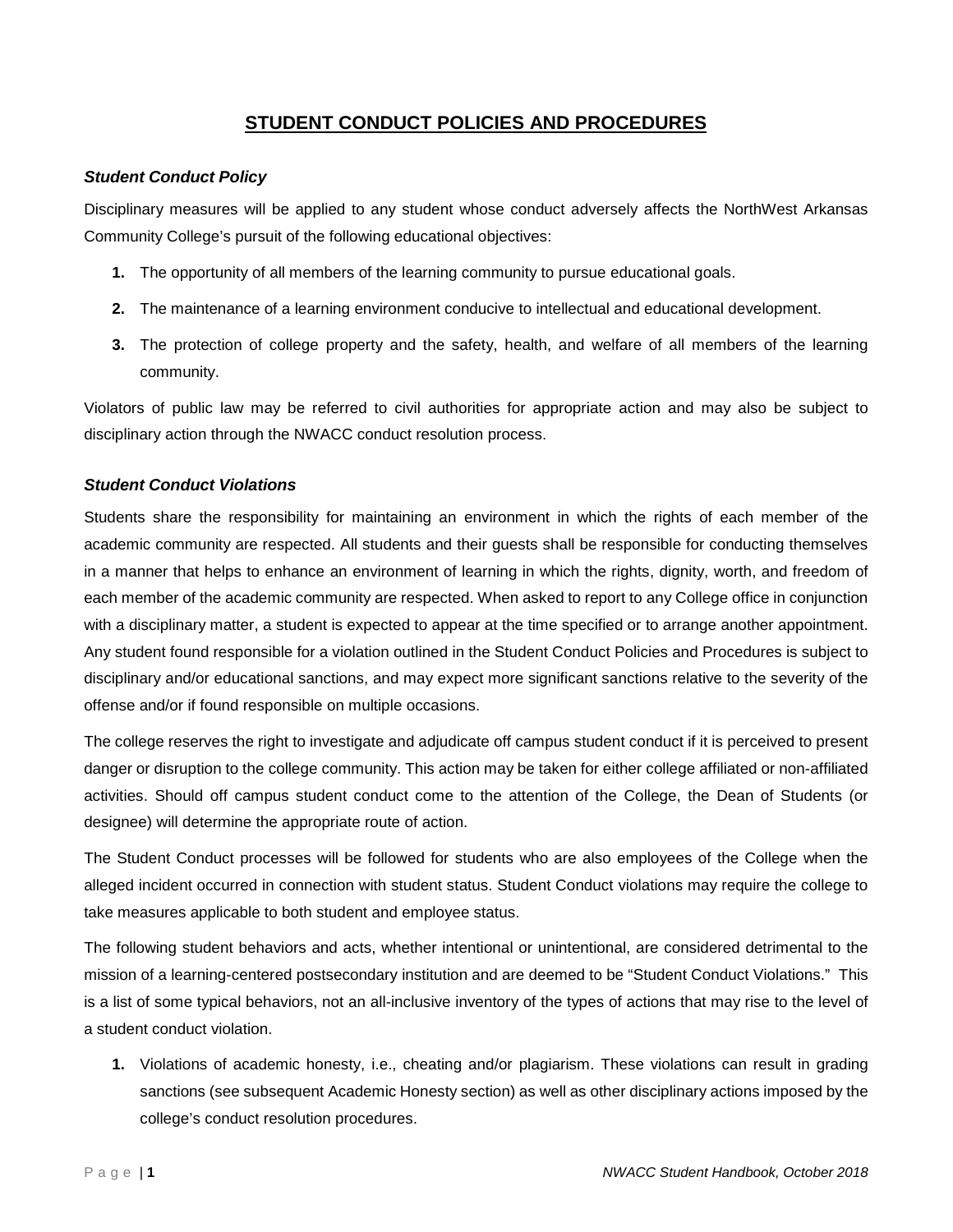- **2.** Obstruction or disruption of teaching, research activities, administration, disciplinary proceedings, or other scheduled college activities, including public service functions and other authorized activities of the college.
- **3.** Disruption of learning environment for students, faculty, or administrative staff.
- **4.** Demonstrations which interfere with the rights of other members of the learning community or with the normal functions of the college.
- **5.** Physical contact against another individual(s) with the intent to cause harm or injury. Physical contact may include but is not limited to the following:
	- **a.** Hitting
	- **b.** Kicking
	- **c.** Spitting
	- **d.** Throwing objects
- **6.** Theft, alteration, or forgery of college documents, records, or evidence of identification or use of same with intent to defraud.
- **7.** Use by any student or student organization of the college name or a claim to speak or act on behalf of the college or a college-related organization without due authorization.
- **8.** Misrepresenting or falsifying information provided to college officials.
- **9.** Failure to identify oneself upon request of a college official.
- **10.** Failure to comply with directions of college officials acting in proper performance of their duties. This includes requests to appear before a college official performing conduct resolution procedures and failure to comply with the terms of disciplinary sanctions.
- **11.** Abuse of any person on or off college premises, or through college sponsored social media, or at any college-sponsored or supervised event, or conduct that threatens, harasses, intimidates, discriminates, or endangers the physical or emotional health or safety of any person and is sufficiently severe or pervasive that it has the effect of unreasonably interfering with, limiting or denying someone the ability to participate in or benefit from the college's educational programs.
- **12.** Harassment. Defined as conduct that is so severe and/or pervasive, and objectively offensive that it substantially impairs a student's educational experience or creates a hostile environment that the student is essentially denied equal access to the college's resources and opportunities. Harassment includes, but is not limited to, conduct that is motivated on the basis of the person's race, color, national or ethnic origin, citizenship, sex, religion, age, sexual orientation, gender identity, pregnancy, marital status, ancestry, service in the uniformed services, physical or mental disability, medical condition, or perceived membership in any of these classifications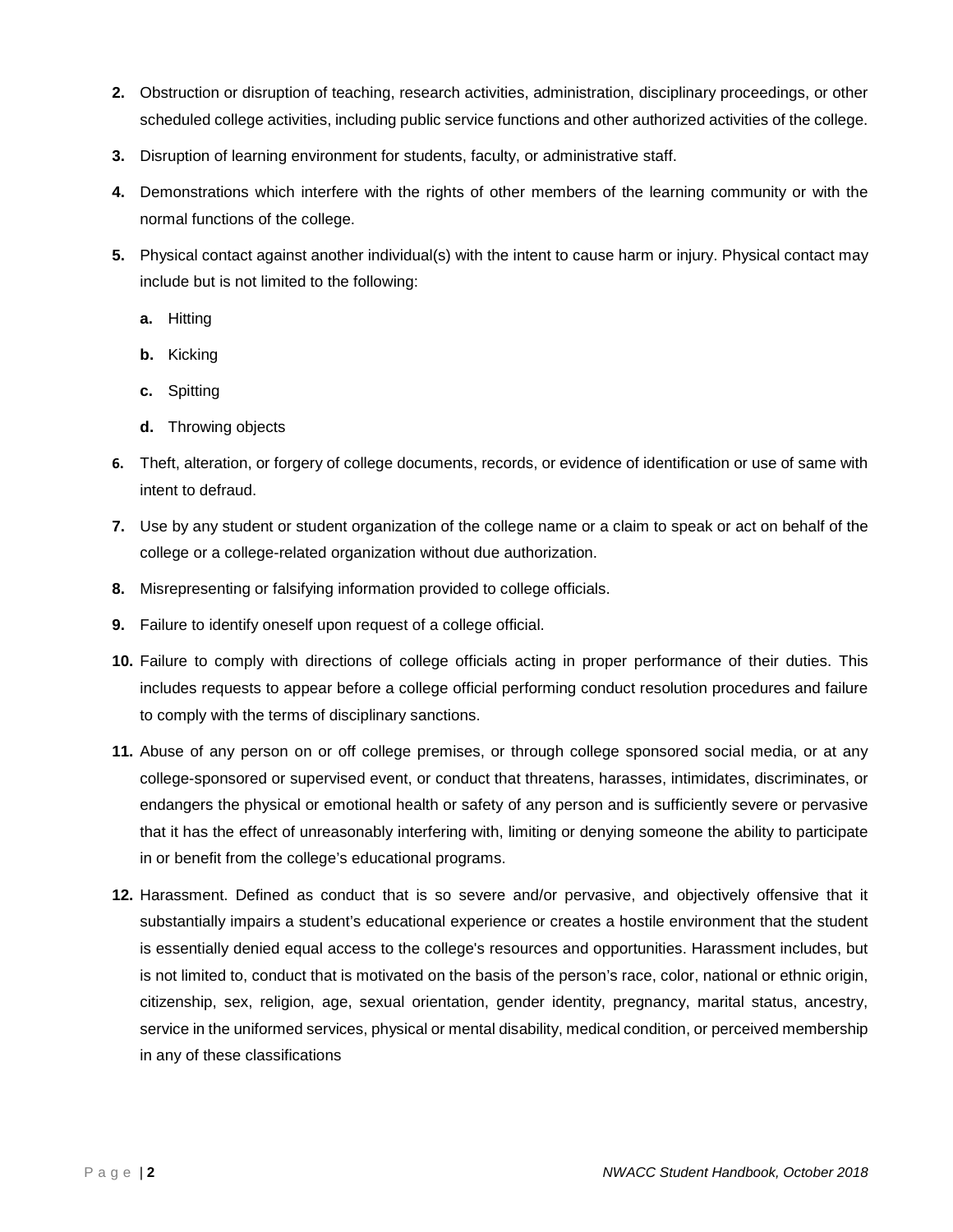- **13.** Sexual harassment of other students, faculty, or staff persons. This includes unwelcome comments or conduct based on gender that creates an intimidating or offensive working, learning, or living environment and that represents substantial interference with the rights or opportunities of the victim.
	- **a.** Hostile Environment. Sanctions can and will be imposed for the creation of a hostile environment only when [unwelcome] harassment is sufficiently severe, pervasive (or persistent) and objectively offensive that it unreasonably interferes with, limits or denies the ability to participate in or benefit from the College's educational or employment program or activities.
	- **b.** Any unwelcome conduct should be reported to campus officials, who will act to remedy and resolve reported incidents on behalf of the victim and community.
		- **\*** For more information on the official NorthWest Arkansas Community College Policy and Procedures for Sex Discrimination, Sexual Harassment, and Sexual Misconduct, click on this [link.](https://www.nwacc.edu/web/conduct/title-ix)
- **14.** Retaliatory Discrimination or Harassment. NWACC policy, in conjunction with state and federal law prohibit retaliation against an individual for reporting, or for participating in an investigation. The College will not tolerate retaliation in any form against any faculty, staff, or student, or volunteer who files a report, serves as a witness, or participates in an investigation of a report.
	- **\*** This pertains to both Code of Conduct and Title IX cases
- **15.** Bias-related conduct (including sexual harassment) toward a person or group because of factors such as race, religion, ethnicity, disability, national origin, age, gender, sexual orientation, or gender identity that is sufficiently severe or pervasive that it has the effect of unreasonably interfering with, limiting or denying someone the ability to participate in or benefit from the college's educational programs.
- **16.** Theft of or damage to any college property, including game room equipment, or the property of any member of the college community on campus.
- **17.** Behavior that destroys, defaces, damages, or litters college-owned, and/or controlled property and/or personal property.
	- **\*** College-owned and/or controlled property refers to Bentonville campus, Washington County Centers, the NWACC at The Jones Center for Families, Brightwater, and the Farmington Center. It also pertains to college-sponsored events or academic classes in any off campus location.
- **18.** Unauthorized entry to or use of college facilities, including buildings and/or grounds. Includes unauthorized possession, duplication or use of means of access to any college building (i.e. keys, fobs, cards, etc.).
- **19.** Illegal manufacture, sale, possession, or use of alcoholic beverages, narcotics, marijuana, hypnotics, sedatives, tranquilizers, stimulants, hallucinogens, and other similarly known harmful or habit-forming drugs, prescription drugs and/or chemicals on college-owned or controlled property or at collegesponsored events.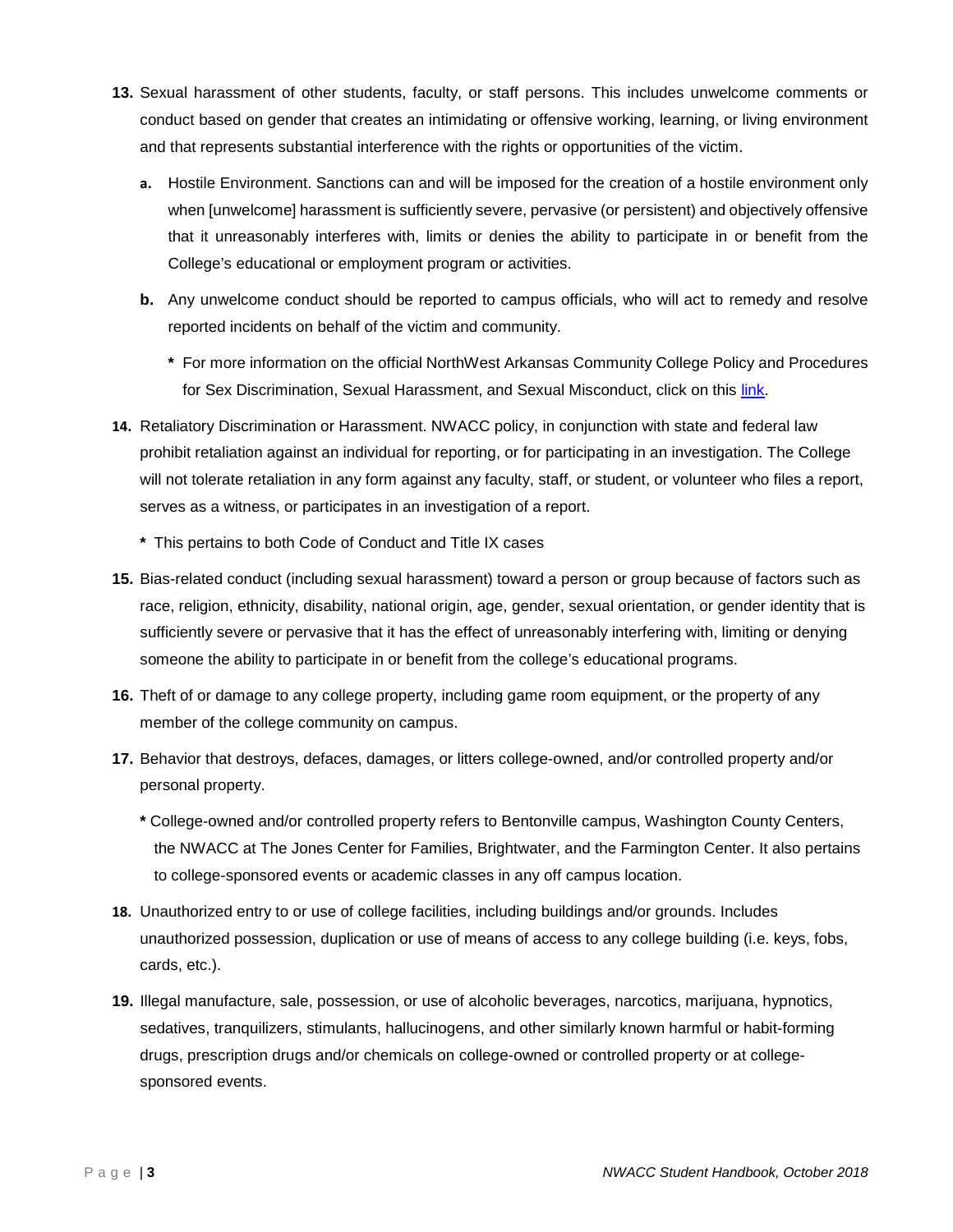- **20.** Drunkenness or being under the influence of drugs on college-owned or controlled property or collegesponsored events.
	- **a.** Parent/Guardian notification may occur if the student is under 21 and found responsible for an alcohol or drug related violation. Notification will make the parent/guardian aware of the responsibility and sanctions of the student.
- **21.** Smoking or using tobacco or tobacco like products, including but not limited to electronic vaping devices, on college-owned or controlled property.
- **22.** Violation of Possession of Weapons on Campus/Concealed Carry [Policy](https://www.nwacc.edu/web/administrativeservices/conceal-carry-weapons)
- **23.** Illegal or unauthorized possession or use of guns (including air, BB, paintball, facsimile weapons and pellet guns), explosives (including fireworks and ammunition), dangerous chemicals, or weapons or dangerous objects such as arrows, axes, machetes, nun chucks, throwing stars, switchblades, or knives with blades longer than THREE inches as classified by the State of Arkansas on college-owned or controlled property or at college-sponsored events. This includes the storage of any item that falls within the category of a weapon in a vehicle parked on college property with the exception of concealed carry handguns where permitted. See the Possession of Weapons on Campus/Concealed Carry Policy link for additional information and requirements.
- 24. Violation of Parking [Policy](http://content.nwacc.edu/administrativeservices/dps/ParkingPolicy.pdf)
- 25. Violation of the NWACC Information Technology [Policy](https://www.nwacc.edu/web/policy/it-policy)
- **26.** Use of roller blades, skateboards, roller skates, or bicycles in the parking garage, inside a building, on stairs, or railings.
- **27.** Dangerous use of roller blades, skateboards, roller skates, or bicycles on college property.
- **28.** Failure to respect pedestrian's right-of-way by persons on skateboards, bicycles, roller skates, or roller blades on college property.
- **29.** Domestic Violence is a pattern of abusive behavior in any relationship that is used by one partner to gain or maintain power and control over another intimate partner. Domestic violence can be physical, sexual, emotional, economic, or psychological actions or threats of actions that influence another person. This includes any behaviors that intimidate, manipulate, humiliate, isolate, frighten, terrorize, coerce, threaten, blame, hurt, injure, or wound someone.
	- \* Domestic violence victims by Arkansas Law are defined as "family or household members". Arkansas defines "family or household members" as a current or former spouses, parents and children, persons related by blood, a child living in the household, persons who currently or previously lived together, people who have a child together, and persons who currently or formerly were in a dating relationship.
- **30.** Dating violence is a pattern of assaultive and controlling behaviors that one person uses against another in order to gain or maintain power and control in the relationship. Dating Violence is defined as the physical, sexual, or psychological/emotional violence within a dating relationship. It can occur in person or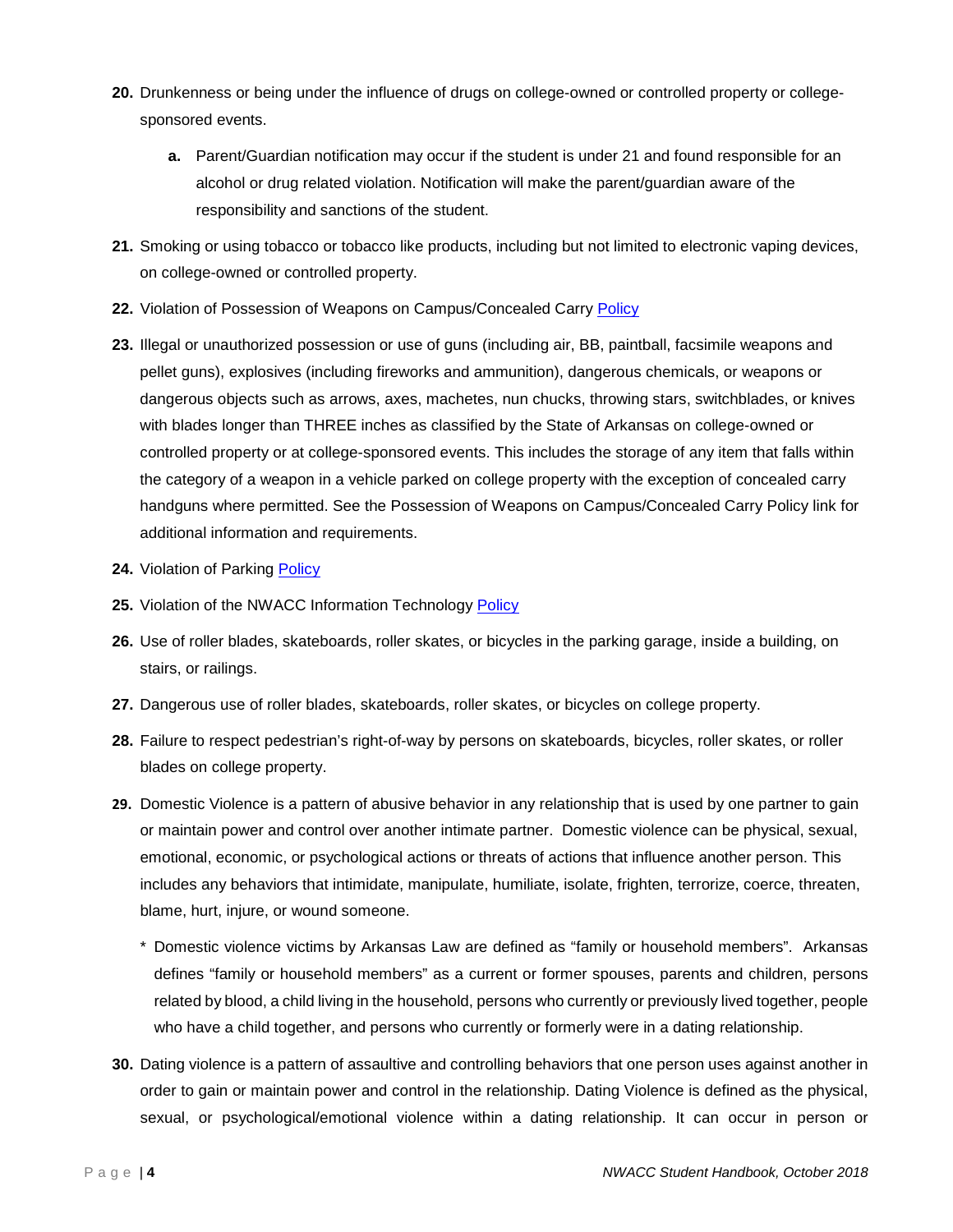electronically and may occur between a current or former dating partner. Other terms used include relationship abuse, intimate partner violence, relationship violence, dating abuse, domestic abuse, domestic violence, and stalking.

- **31.** Stalking. A pattern of repeated and unwanted attention, harassment, contact, or any other course of conduct directed at a specific person that would cause a reasonable person to feel fear for his or her safety or the safety of others and/or suffer substantial emotional distress.
- **32.** Sexual Misconduct. Includes, but is not limited to, sexual harassment, non-consensual sexual contact, nonconsensual sexual intercourse, and/or sexual exploitation.
- **33.** Public Exposure. Includes deliberately and publicly exposing one's intimate body parts, public urination, defecation, and public sex acts.
- **34.** Fire Safety. Violation of local, state, federal or campus fire policies including, but not limited to:
	- **a.** Intentionally or recklessly causing a fire which damages College or personal property or which causes injury.
	- **b.** Failure to evacuate a College-controlled building during a fire alarm;
	- **c.** Improper use of College fire safety equipment;
	- **d.** Or tampering with or improperly engaging a fire alarm or fire detection/control equipment while on College property. Such action may result in a local fine in addition to College sanctions;
- **35.** Bullying and Cyberbullying. Bullying and cyberbullying are repeated and/or severe aggressive behaviors that intimidate or harm or control another person physically or emotionally, and are not protected by freedom of expression.
- **36.** Hazing. Defined as an act that endangers the mental or physical health, or safety of a student, or that destroys or removes public or private property, for the purpose of initiation, admission into, affiliation with, or as a condition for continued membership in a group or organization. Participation or cooperation by the person(s) being hazed does not excuse the violation. Failing to intervene to prevent, and/or failing to discourage, and/or failing to report those acts may also violate this policy.
- **37.** Other Policies. Violating other published College policies or rules, including violations of local, state, and/or federal laws when substantiated through the college conduct process.
- **38.** Health and Safety. Creation of health and/or safety hazards (dangerous pranks, hanging out of or climbing from/on/in windows, balconies, roofs, etc.)
- **39.** Using electronic or other devices to make an audio or video record of any person, without the person's prior knowledge or consent, where there is a reasonable expectation of privacy (i.e., changing areas, bathrooms, etc.)
- **40.** Tampering with the election of any College recognized student organization.
- **41.** Accessing confidential student, faculty or staff information for personal use.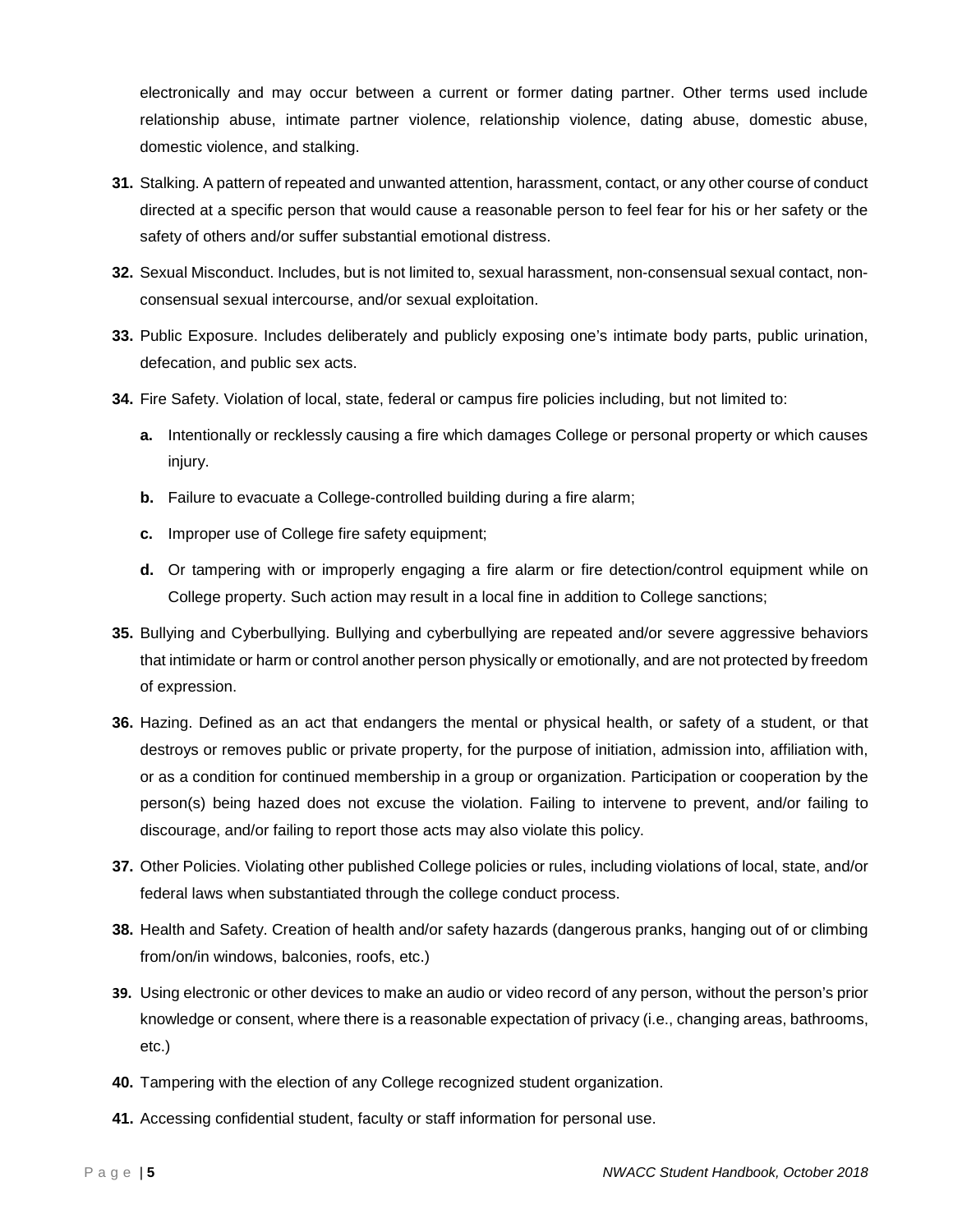- **42.** Complicity: Any act taken with the purpose of aiding, facilitating, promoting or encouraging the commission of one of the above acts by another person.
- \* Any violation listed above which falls under the scope of Title IX violations; sexual misconduct, dating/domestic violence, stalking, etc. is subject to Title IX procedures, which can be found at this [link.](http://content.nwacc.edu/conduct/NWACC%20Title%20IX%20Procedures.pdf)

# **DUE PROCESS AND STUDENT CONDUCT VIOLATIONS**

# *Enforcement and Reporting of Student Conduct Violations*

College representatives (any administrator, officer, faculty, or staff member) of the College can direct students to cease any activities that disrupt the orderly operations of the college or are in direct violation of college policies and/or procedures. Any college employee or student should report disruptive actions to the Dean of Students or Director of Student Conduct for consideration of whether these actions rise to the level of a conduct violation. Conduct violation reports may be submitted for an individual student, group, or organization, which is disruptive to orderly operations.

- **1.** Any college employee or student who witnesses or experiences a student conduct violation or an environmental disruption may file a report.
- **2.** Any college employee or student may report an incident that was relayed to them by a visitor. A detailed description with contact information should be included.
- **3.** Public Safety officials who are called to assist in a disruption must file a report about the incident no later than the end of the next business day.
- **4.** Any staff or faculty who calls Public Safety to assist with a disruption must file a report no later than the end of the next business day.

It is recommended that all reports be filed immediately, or within 45 business days of the event or action-giving rise to the report. The Director of Student Conduct may extend the 45 business day period if good cause to do so is shown. The preferred method of reporting is in writing, but in situations that demand immediate attention, such as an individual who is perceived to be a danger to self or others, an initial verbal report will suffice. The written report should be submitted as soon as possible after the initial verbal report. Reports of conduct violations may be submitted through the Student Conduct Reporting link on the NWACC Student Conduct Website.

The college reserves the right to investigate and adjudicate off campus student conduct if it is perceived to present danger or disruption to the college community. This action may be taken for either college affiliated or non-affiliated activities. Should off campus student conduct come to the attention of the College, the Dean of Students (or designee) will determine the appropriate route of action.

# *Office of Student Support and Conduct*

The Office of Student Conduct will provide assistance with the conduct resolution process for the Reporting Party and Responding Party. The Director of Student Conduct will serve to ensure that due process is followed in student conduct violation proceedings. This office will send notification of a report to the Dean of Students and to the Dean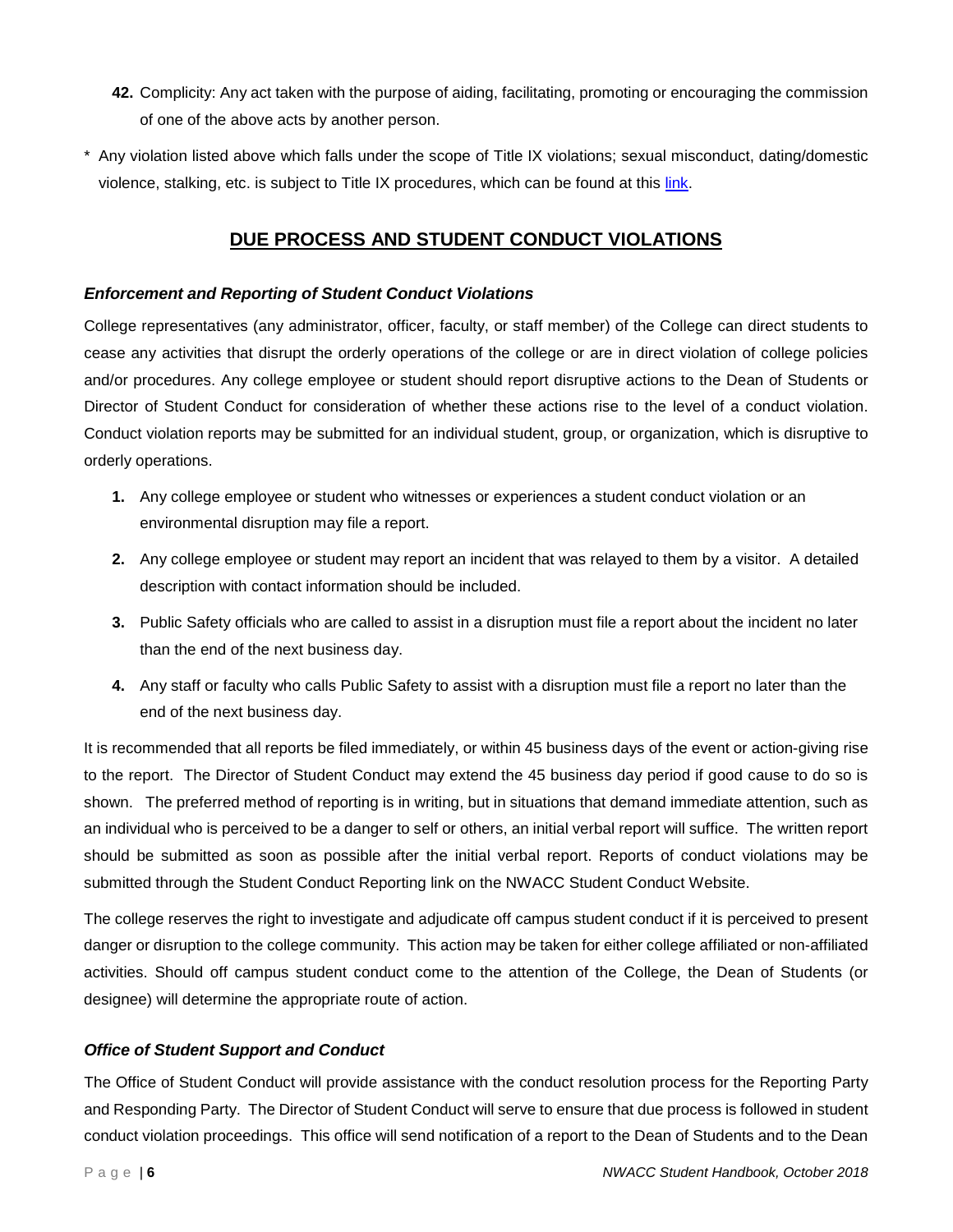of the department that might be involved with the incident. The Director of Student Conduct will serve as a Chair of the Conduct Review Board, but will be a non-voting member.

# *Sanctions*

Types of actions/penalties include, but are not limited to the following:

**\*** The following sanctions may also apply to clubs and organizations.

#### *Disciplinary*

- **1.** Disciplinary Warning. The Student has been given a verbal or written letter of warning by the College. Warning status will be documented in the students' record.
- **2.** Conduct probation. Imposed when a student's actions are found to be serious, but not serious enough to warrant Suspension or Expulsion. The disciplinary authority shall indicate the length of the probationary period, which may range from one (1) semester to completion. A further violation of the Code of Student Conduct while on Conduct Probation may result in a Suspension or Expulsion. Conduct Probation may prohibit the student from representing the college, participating in student activities, and/or participating in work-study employment.
- **3.** Restitution of college property.
- **4.** Restriction of participation in student organizations, events, and college employment and limited access to designated areas.
- **5.** Course or Program Dismissal. In lieu of Suspension from the College, a student may be removed from a class or program entirely, but still be allowed to take other classes or enroll into a different program as specified by the sanction.
	- **a.** The decision for removal from an academic program will be decided either through the conduct process or by the academic program. This referral is based on the policies within that specific program, as well as the policies & procedures within the NWACC Student Handbook. An investigation will occur and decisions will be made after the investigation has concluded.
- **6.** Dissolution of Student Organization
- **7.** Suspension. Interruption of the student's educational activities at the college for a definite, stated period.
	- **a.** Suspension involves withdrawal of enrollment privileges for a specified period of time and ordinarily carries with it conditions that must be met for re-enrollment. During the period of Suspension, the student may not come onto campus, except when specifically authorized in writing by the Dean of Students or designee. Re-enrollment after a Suspension requires that the student apply to the Dean of Students or designee at the close of the imposed period. The Dean of Students or designee determines whether the student has met the conditions imposed and is otherwise eligible for reenrollment. These records are maintained indefinitely.
	- **b.** Disciplinary Suspensions will be notated on academic transcripts at the semester level and will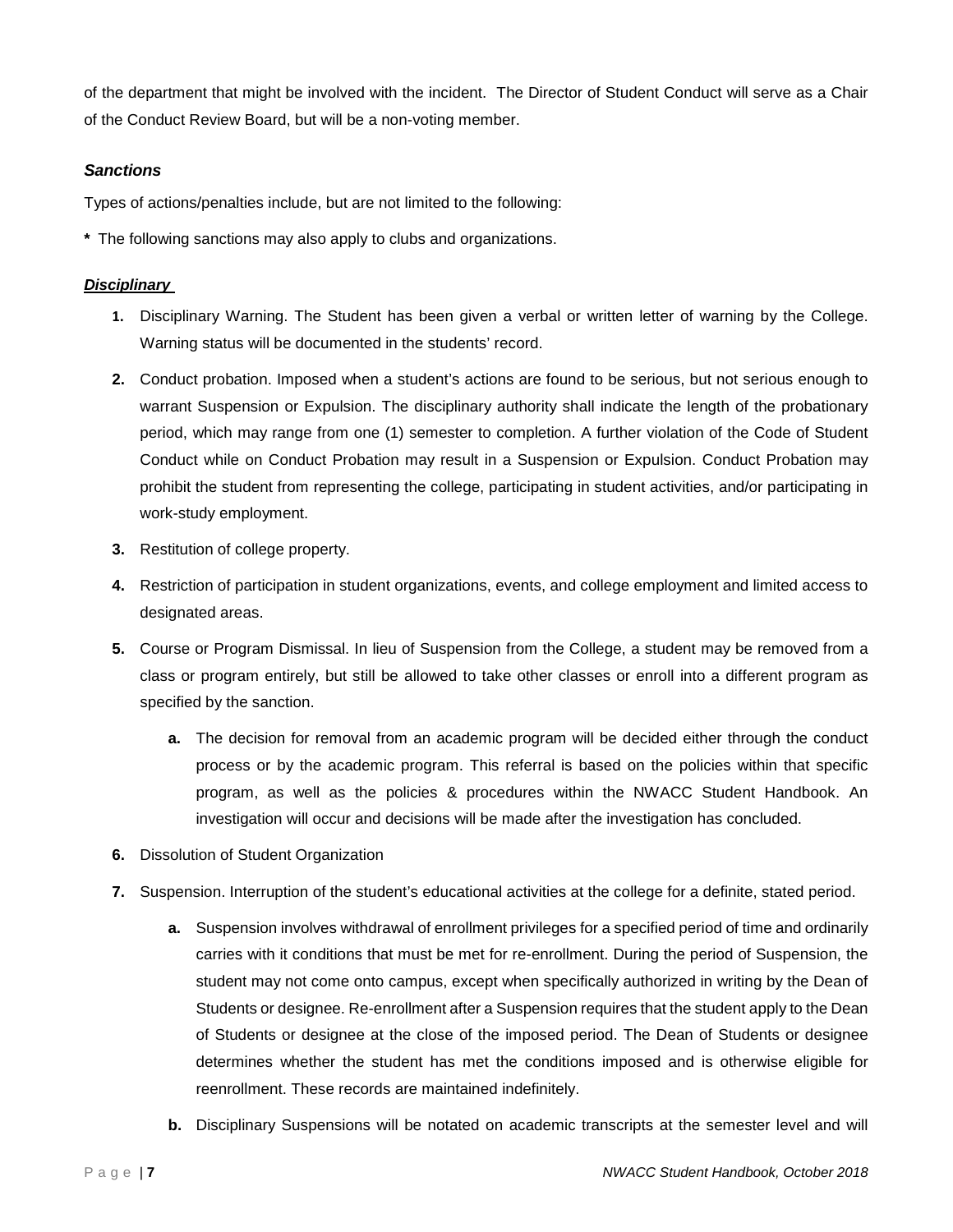include the notation of "Disciplinary Suspension for (term of suspension)" and the date of suspension.

- **8.** Expulsion. Termination of enrollment at the college. Expulsion is an indefinite sanction and the student will not be allowed to enroll, attend, or visit the college campus(es) in the future. This sanction will remain on the students' file indefinitely and will be reported on the students' transcript.
	- **a.** Disciplinary Expulsions will be notated at the bottom of the transcript and will include the initial date of expulsion.
- **9.** Revocation of degree. A degree awarded from NWACC may be revoked for violations committed by a student prior to graduation.

## *Educational*

- **1.** Co-curricular education. An assignment to complete a specific educational requirement directly related to the violation committed, such as completion of an alcohol education workshop, a diversity awareness workshop, essays, reports, reflective papers, journals, etc.
- **2.** Attendance at a mediation meeting.
- **3.** Community Service. Completion of a specified number of hours of approved community or college service. The student is permitted to complete a portion of the hours through academic initiatives such as attending programs with the Career Development, tutoring sessions, etc., but must be verified by a College Faculty or Staff member.
- **4.** A conduct review, which requires the student to meet with a college official for a specific period of time.
- **5.** Mandatory professional counseling. The Student is required to seek professional counseling and is required to comply with the professional recommendation(s) of the mental health professional. It is expected that the student will actively engage in this process.
- **6.** Educational Conversation with college official.
- **7.** Alcohol and/or Drug Assessment. The Student is required to complete a mandatory Alcohol and/or Drug Assessment through a licensed professional mental health practitioner who is licensed or certified by the State of Arkansas. The student is required to comply with the prescribed course of treatment. The selection of the practitioner is the choice of the student and will be paid for by the student. The student must submit documentation of completion of both the assessment and the prescribed course of treatment.

## *Procedures*

Upon receiving a report of a possible conduct violation, the Director of Student Conduct, or designee, will begin the resolution procedures. Family Education Rights and Privacy Act (FERPA) will be followed. Information will only be shared with those who have an educational need to know. Students may sign a Consent to Release form through the Office of Student Conduct or Student Records office if they wish to have case information shared with an outside party. Upon examination of the conduct report, the following actions may be pursued: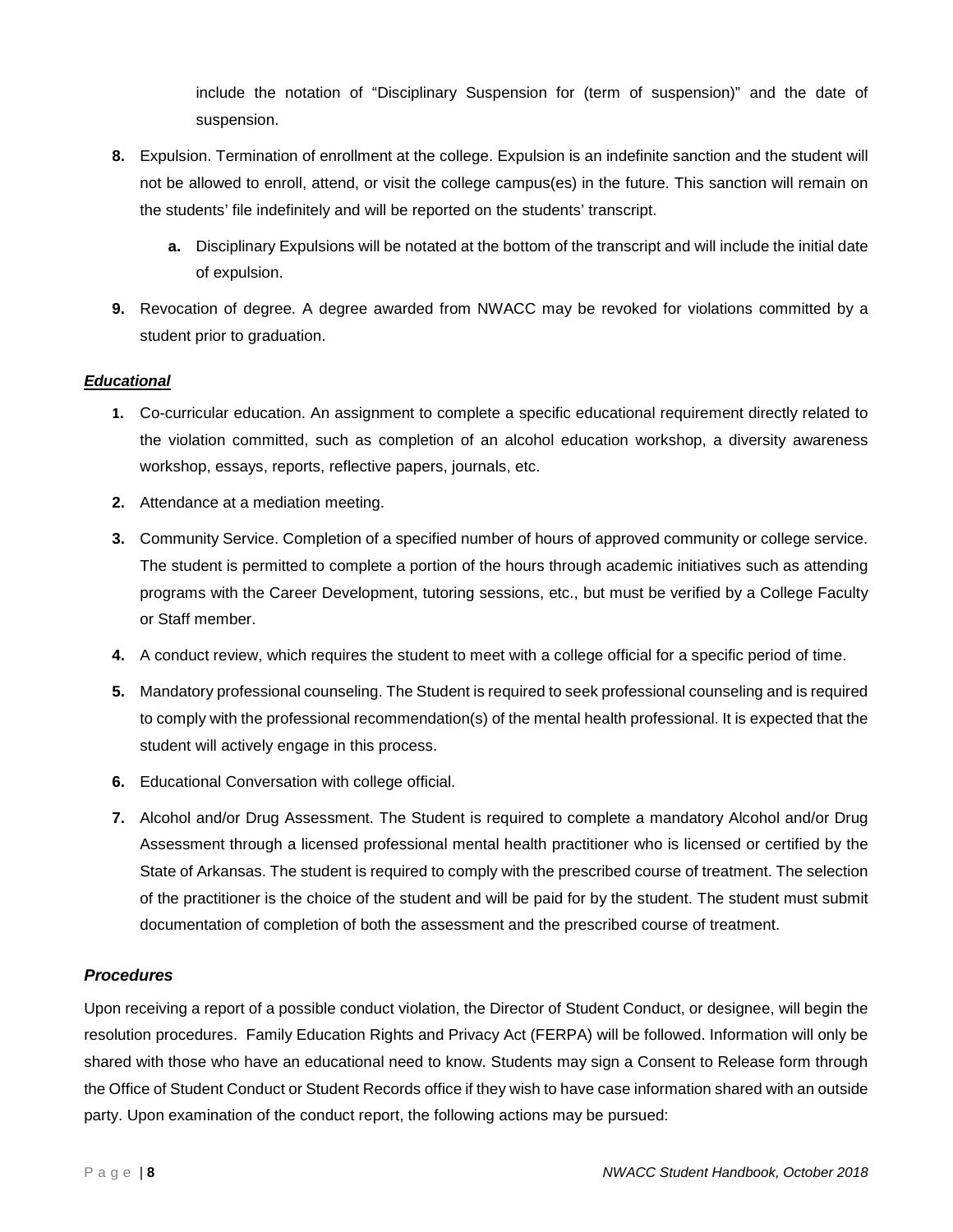- $\triangleright$  If the Director of Student Conduct in consultation with the Dean of Students deems that the report does not rise to the level of a possible conduct violation, the director may close the case. Some reports that do not rise to the level of a conduct violation may be referred to the Behavioral Review Team.
- Minor infractions may be addressed and/or resolved informally through the Office of Student Conduct and/or Dean of Students Office and may include consultation, educational conversation, and/or Disciplinary Warning.
- $\triangleright$  Sex or disability discrimination cases will be referred to the appropriate grievance procedures for processing.
- $\triangleright$  The Dean of Students, or designee, will be notified if there is concern of immediate danger. If there is a perception that the student presents a danger, a minimum of two of the following will consult the Dean of Students, the Director of Student Conduct, and the Vice President of Student Services. If it is determined that there is a danger, the Dean of Students, or designee, is authorized to take immediate action including but not limited to an interim suspension of the student. When interim action is taken, the student will have the opportunity to respond to the action within two (2) business days. The response will be reviewed by the Dean of Students, or designee, and may result in the interim action being lifted or upheld. The interim suspension may last until conduct due process has been completed and a determination has been made.
- $\triangleright$  In cases where multiple reports have been made against a student for informational purposes in which the Reporting Party is not requesting further action, the Director of Student Conduct in consultation with the Dean of Students may determine that a possible disruption to the learning environment is occurring and may address the case informally, or remand the case to the Conduct Review Board for resolution.
- The Director of Student Conduct, or designee, will remand the case to the Conduct Review Board for a resolution. Conduct procedures will be determined in a timely manner. No resolution should exceed 30 days except in extenuating circumstances. The Director of Student Conduct, or designee, will oversee the conduct resolution procedures to ensure that due process is followed.

## *Pre-Investigation Meeting*

In cases that will be sent to the Conduct Review Board for investigation, the process will begin with the Pre-Investigation Meeting. The Director of Student Conduct, or designee, as the Chair of the Pre-Investigation Meeting, may formally request the Responding Party(s) to appear for a Pre-Investigation Meeting in connection with an alleged violation. The purpose of the Pre-Investigation Meeting is to help the Responding Party(s) understand their rights, responsibilities, and the conduct procedures. It is also an opportunity for the Responding Party(s) to accept or deny responsibility for the reported violation. The Director of Student Conduct, or designee, will:

- Identify the correct policies allegedly violated.
- Prepare the notice of the charge(s) on the basis of the initial report.
- May confer with the Dean of Students on accommodations for the Reporting or Responding Party(s) or other necessary remedial short-term actions.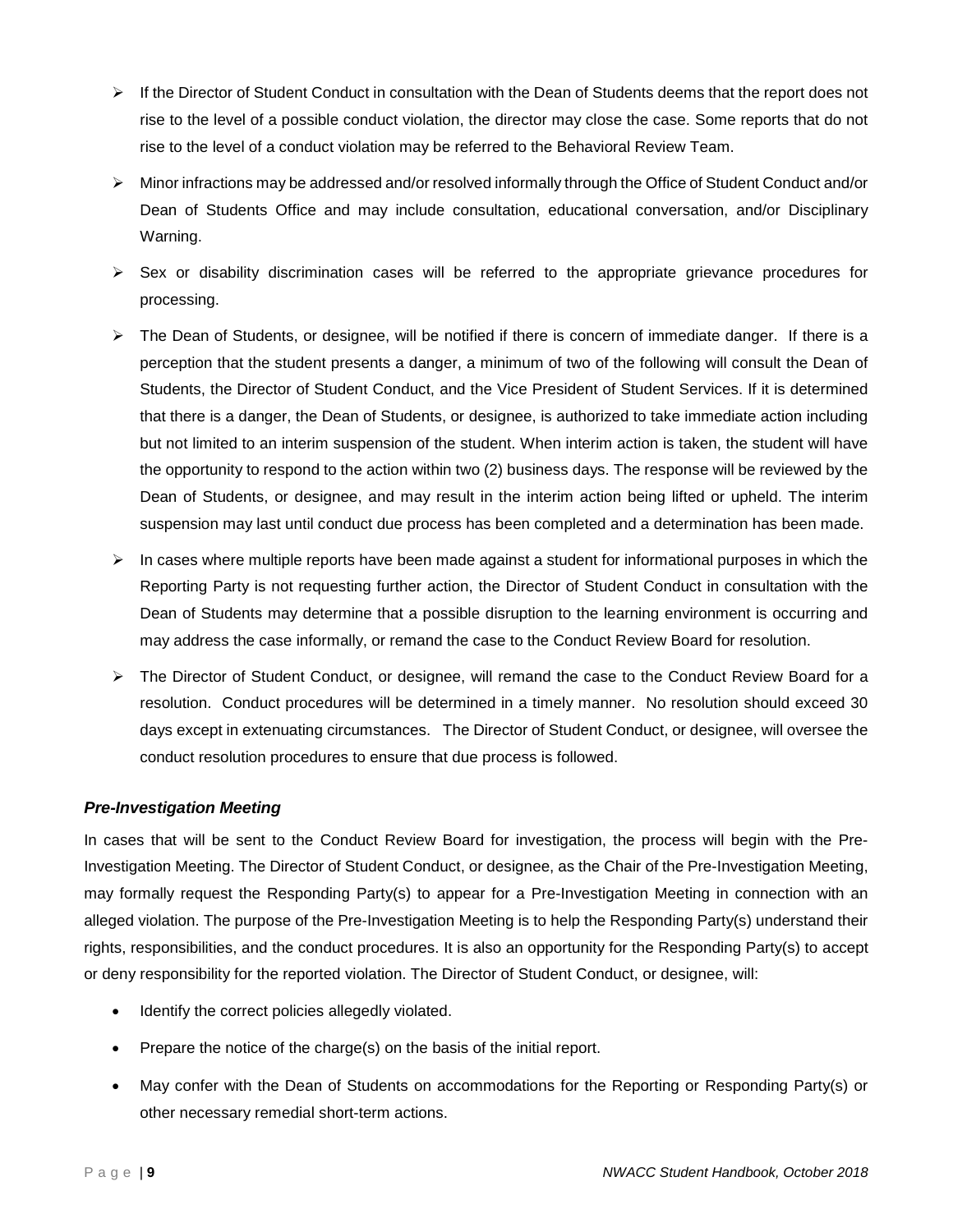- Send the written notice of the charge(s) to the Responding Party(s). This notice will outline the specific charges, and shall instruct the student(s) to schedule a meeting with the Director of Student Conduct, or designee.
- Conduct the Pre-Investigation Meeting with the Responding Party(s).
	- o The Responding Party(s) may accept responsibility, in which the case will be closed and sanctions will be determined. In this situation, the Responding Party(s) waives their right to appeal.
	- o The Responding Party(s) may deny responsibility, in which the case will move to the Conduct Review Board Investigation.
- If the Responding Party(s) fails to schedule a meeting after two (2) business days from receipt of the written notice, a second written notice reminder will be sent. If the Responding Party(s) fails to schedule a meeting after two (2) business days from receipt of the second written notice, it will be assumed that the Responding Party(s) denies responsibility for all charges and the case will go to the Conduct Review Board Investigation.

# *Conduct Review Board Investigation*

- **1.** The decision to move to this investigation will be determined by the following:
	- **a.** The Responding Party(s) may deny responsibility in the Pre-Investigation Meeting.
	- **b.** The Responding Party(s) does not reply to Pre-Investigation Meeting written notices.
	- **c.** The Director of Student Conduct and the Dean of Students may choose for the case to move straight to the Conduct Review Board Investigation instead of going through the Pre-Investigation Meeting, based on the identified policies allegedly violated.
- **2.** The Director of Student Conduct, or designee, as Chair of the Conduct Review Board will:
	- **a.** Assign 1-3 members of the Board to serve as the Investigative Team to conduct the investigation.
	- **b.** May confer with the Dean of Students on accommodations for the Reporting or Responding Party(s) or other necessary remedial short-term actions.
	- **c.** Oversee the conduct resolution procedures to ensure that due process is followed.
- **3.** The Investigative Team will:
	- **a.** Be staffed with unbiased and trained faculty, staff, or administrators.
	- **b.** Develop a strategic investigation plan, which may include a witness list, an evidence list, an intended timeframe, and an order of interviews for all witnesses, including the Responding Party(s).
	- **c.** Conduct a thorough, reliable, unbiased, and impartial investigation. Witnesses may or may not be given notice prior to the interview.
	- **d.** Complete the investigation promptly, and without unreasonable deviation from the intended timeline.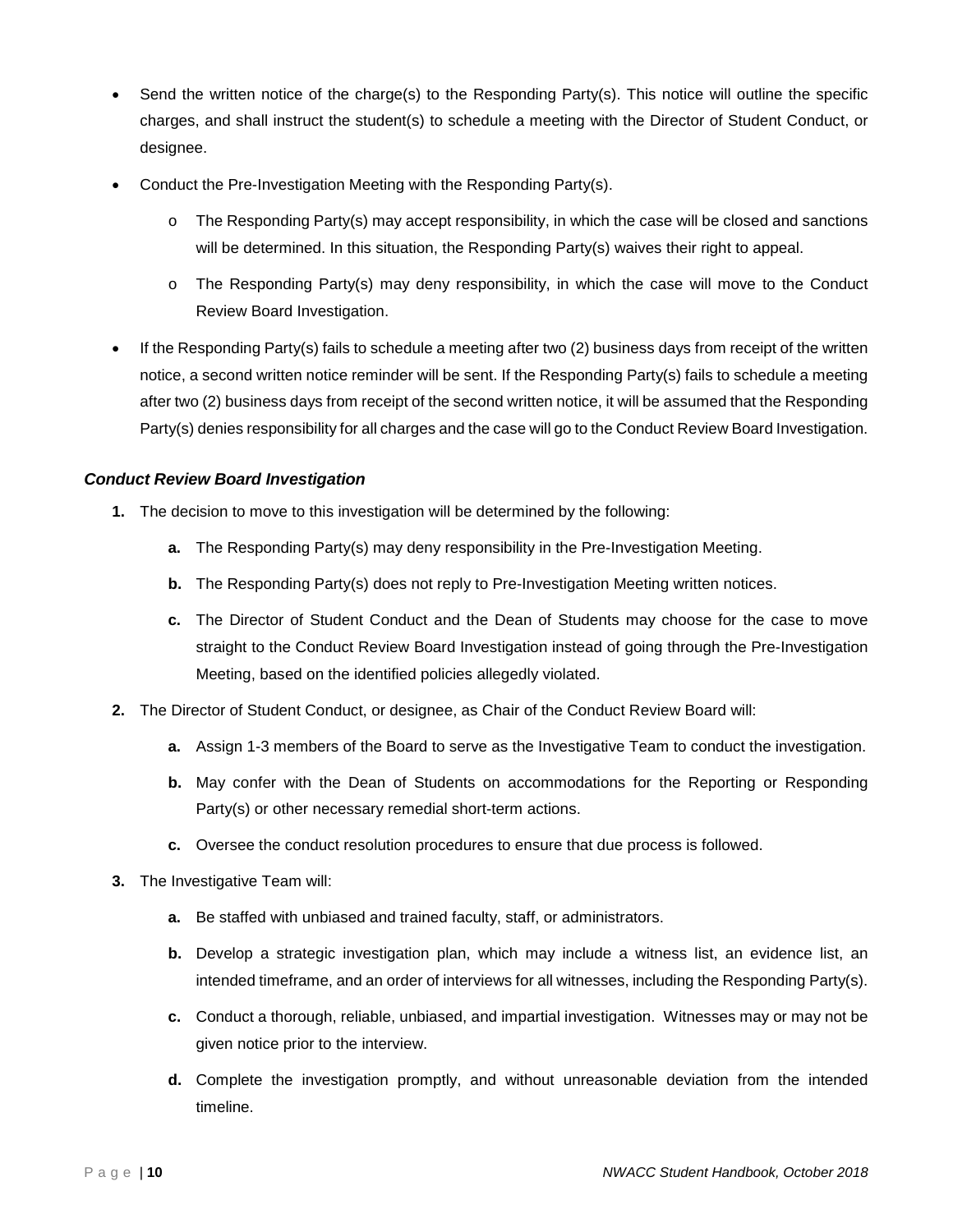- **e.** Make a finding on the case, based on a preponderance of the evidence, which indicates that a policy violation has or has not occurred.
- **f.** If the findings indicate that the alleged conduct violation has occurred, the Investigation Team will recommend appropriate sanctions for the violation. The sanction(s) will be determined by the Dean of Students in consultation with the investigative team and/or the Behavioral Review Team.
- **4.** The Chair of the Conduct Review Board will present the findings to the Reporting Party(s) and Responding Party(s). If the Responding Party(s) is found responsible, the sanctions will be imposed.
- **5.** Following the investigation, the Chair of the Conduct Review Board will distribute a written Letter of Determination to the affected parties, simultaneously.

# *Appeal Process*

The Reporting Party(s) or Responding Party(s) may request an appeal of the findings or of the process. All sanctions imposed by the initial determination will be in effect during the appeal period. A request may be made to the Dean of Students for special consideration in extenuating circumstances, but the presumptive stance of the institution is that the sanctions will stand. A request for an appeal must be submitted in writing to the Director of Student Conduct, or designee, within five (5) business days following receipt of the written Letter of Determination. There must be explanation given in the request as to the reason for the appeal. The Director of Student Conduct, or designee, will determine if the appeal is timely, and will send a notification of the appeal to the Responding Party(s) and Reporting Party(s).

- **1.** In the event that an appeal is requested, the Chair of the Conduct Review Board will assign a minimum of two new Conduct Review Board members to review the case (known as the Appeal Board). During the appeal, the Appeal Board members will determine if policies and procedures were followed. The appeal will determine if a reasonable outcome was reached. If new evidence has been submitted, the Appeal Board members will determine if that information might have affected the outcome. The Appeal Board members will provide a rational of their findings to the Director of Student Conduct, or designee.
- **2.** If the Appeal Board determines that the initial finding was appropriate, a policy or procedural error was not made, there is no evidence of bias, and/or there is no new evidence that might have affected the outcome, then the initial finding(s) and sanction(s) stand.
- **3.** If the Appeal Board finds information that might affect the outcome, The Director of Student Conduct, or designee, will determine the appropriate action using the following guidelines:
	- **a.** If there is clear and convincing evidence showing that an accurate finding was not made then the case will be assigned to a new Investigation team.
	- **b.** If a policy or procedural error was made then the case will either be returned to the original Investigation team for correction or be assigned to a new Investigation team. The Director of Student Conduct, or designee, will determine the appropriate action.
	- **c.** If new evidence became available that might have affected the outcome then the case will be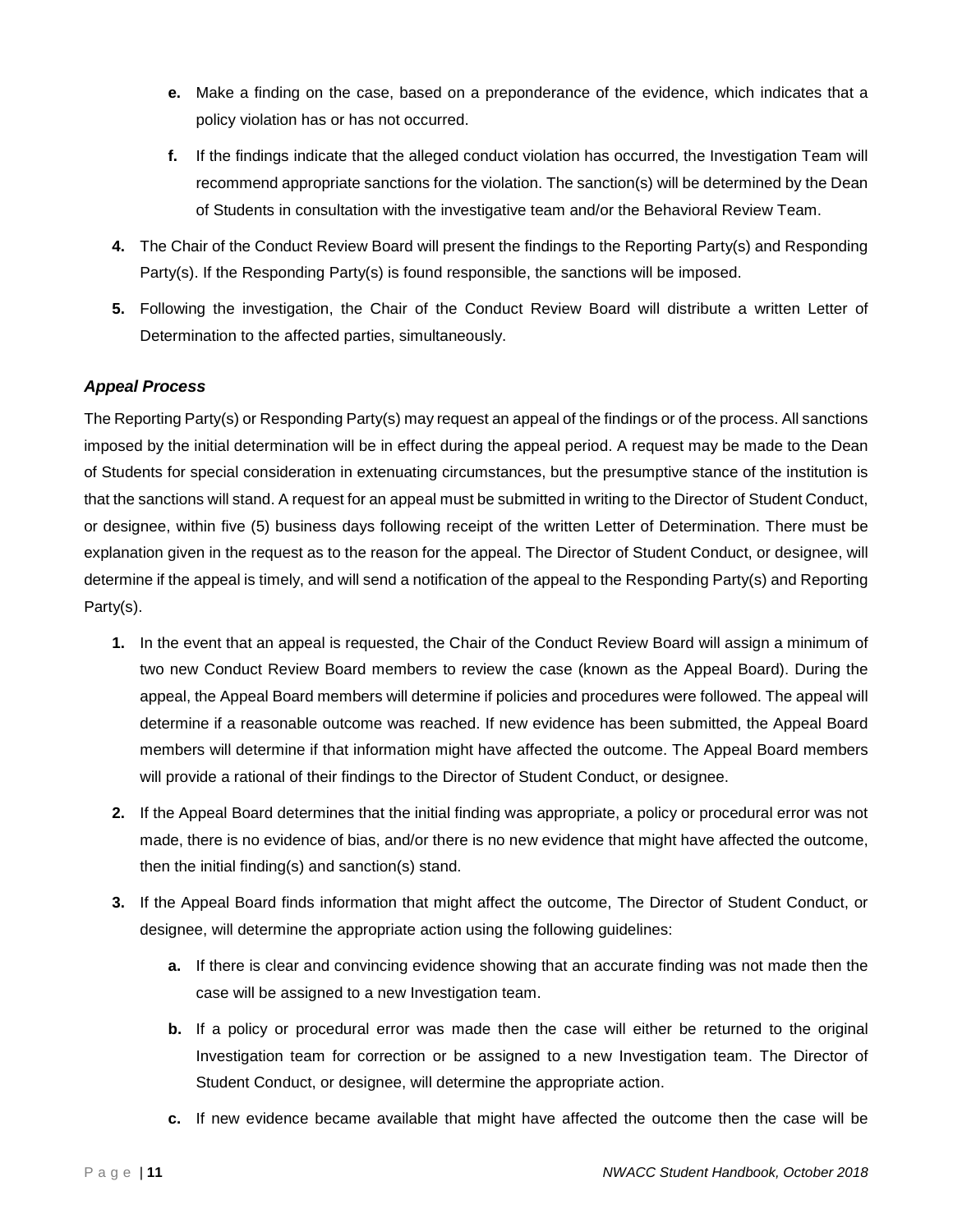returned to the original Investigation team.

**4.** A written decision of the appeal will be given to all parties as soon as possible or within seven (7) business days of the determination. The decision made through the appeal process is final.

# *Prior Conduct History*

Where there is evidence of pattern of conduct similar in nature by the Responding Party(s), either prior to or during the conduct in question, regardless of whether there has been a finding of responsibility, this information may be deemed relevant during the Investigative Team's determination of responsibility, and/or during the determination of sanctions. The Director of Student Conduct, Dean of Students, or designee will make a determination of relevance based on an assessment of whether the previous incident(s) was substantially similar to the conduct cited in the report and indicates a pattern of behavior by the Responding Party(s). Where there is a prior finding of responsibility for a similar act of violating the Student Code of Conduct, there is a presumption of relevance and the finding may be considered in making a determination as to responsibility and/or assigning of a sanction.

## *Time Periods*

All effort will be made to make a determination within 30 calendar days of filing a formal report/grievance.

Timelines may be modified in cases where information is not clear, judged to be incomplete, relevant parties are not available for interview, and/or other related circumstances as may arise.

## *Business Day*

A business day is defined to mean normal operating hours, Monday through Friday, excluding recognized national and state holidays and NWACC closings.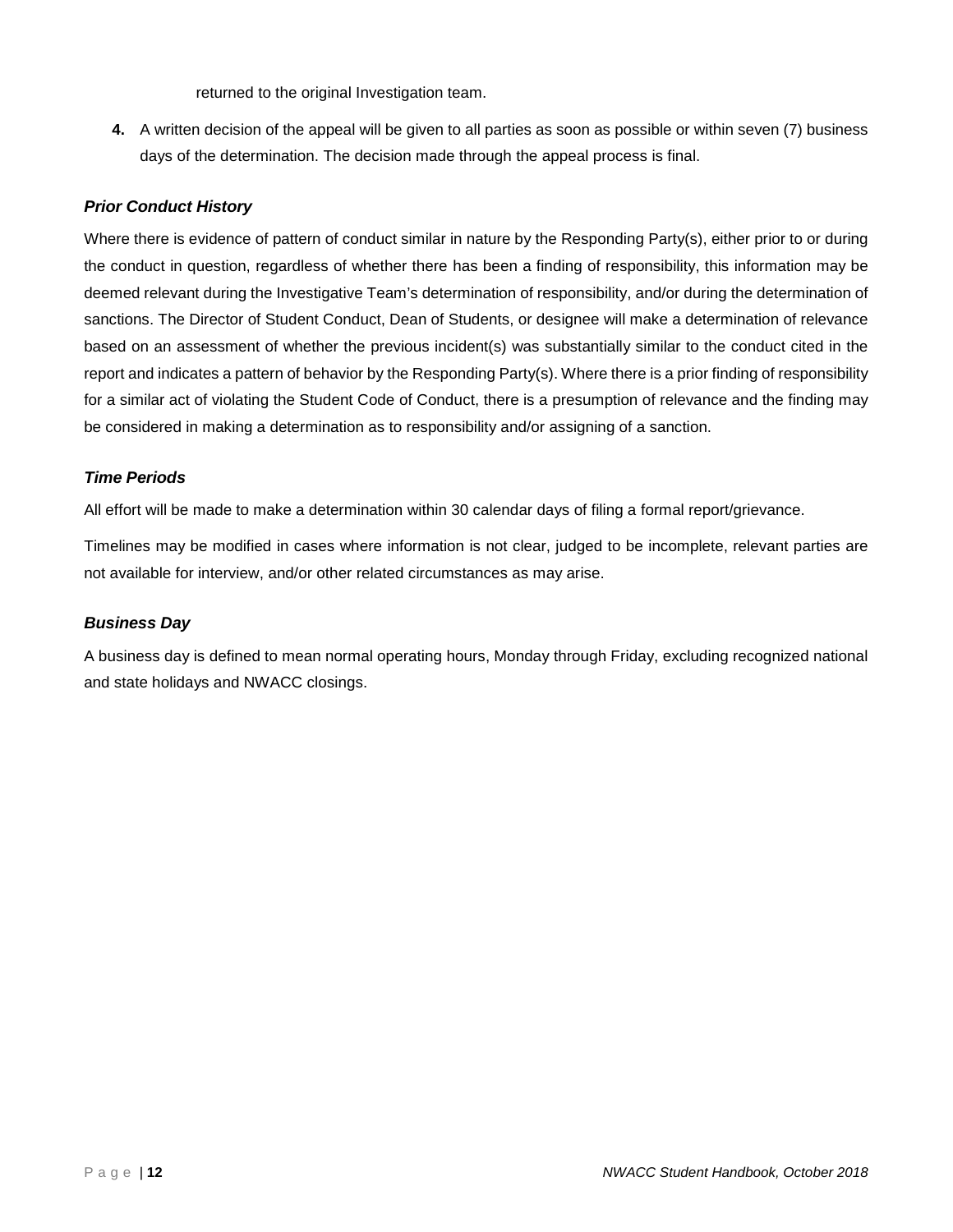## *No Retaliation*

Retaliation against any person who files a report, participates in an investigation, or opposes an educational practice or policy is prohibited by NWACC policy and federal and state law. Retaliation includes intimidating, threatening, coercing, inciting others to retaliate, or in any way discriminating against any person or group for exercising rights under this procedure. Retaliation may be present even where there is a finding of "Not Responsible" on the alleged violation of policy. The Office of Student Conduct and/or Dean of Students Office may address reports of retaliation informally through consultation or educational conversation, or remand the case to the Conduct Review Board for resolution. A person who believes retaliation has occurred should notify the Office of Student Conduct or Dean of Students Office.

#### *False Reports*

NWACC will not tolerate intentional false reporting of incidents. It is a violation of the *Codes of Conduct* governing NWACC to make an intentionally false report of any policy violation, and it may also violate state criminal statutes and civil defamation laws.

#### *Concealed Carry*

NorthWest Arkansas Community College may choose to prohibit the concealed carry of handguns during certain disciplinary meetings or proceedings, including those regarding students, faculty, and/or staff. This includes, but is not limited to, meetings or proceedings relating to Title IX, student conduct, employee discipline, dispute resolution, grievances, appeals, and any other meeting or proceeding where documented grievance and/or disciplinary procedures are followed. For any such meeting where the concealed carry of handguns will be prohibited, the College will provide meeting participants with at least 24 hours' notice of the official meeting, and a sign indicating that handguns are not permitted will be posted on the door of the meeting location. The College is not responsible for storage of handguns during any such meetings. Only officially required meeting participants will receive the above-described notice. Should required meeting participants bring other parties or representatives to the meeting or proceeding with them, it is the required meeting participants' responsibility to inform such additional parties that the concealed carry of handguns is prohibited. Possession of a handgun at the time of a conduct meeting may result in additional conduct charges.

#### *Personal Belongings during Proceedings*

Book bags, backpacks, handbags, and any other bags are not permitted in the room of the conduct meeting. Individuals participating in conduct meetings will be notified prior to attending the meeting that bags are not allowed. Individuals who bring a bag to the meeting will be directed to place it outside for the duration of the meeting.

#### *Investigation in Absence*

The purpose of this process is to determine whether a student(s) is "responsible" or "not responsible" for violating the Code of Student Conduct. "Responsible" means that the Responding Party(s) has been found to have violated the Student Code of Conduct. "Not Responsible" means that the Responding Party(s) has been found to have NOT violated the Student Code of Conduct.